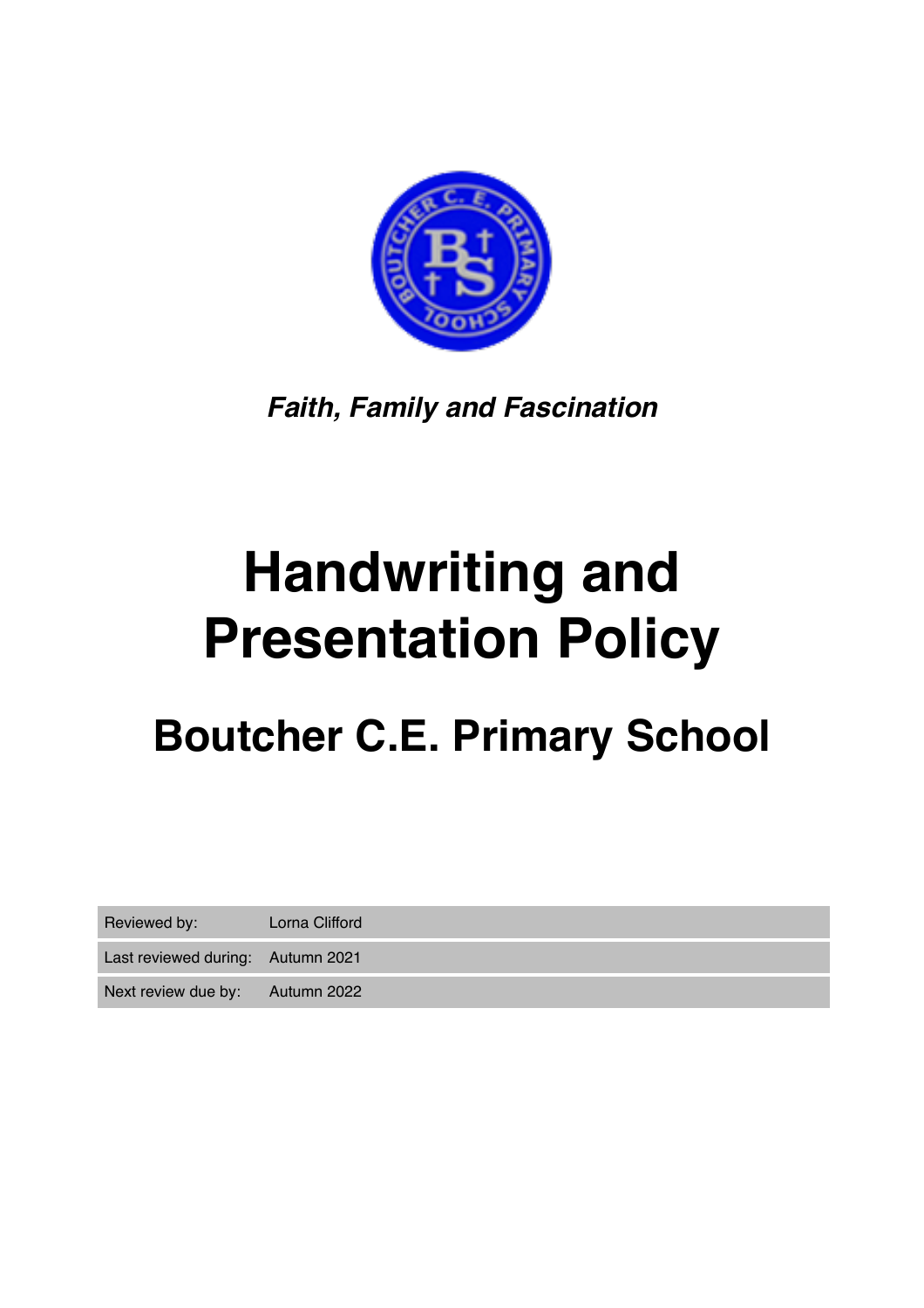### **Boutcher C.E. Primary School Handwriting and Presentation Policy**

### **Our Aims**

We aim for our pupils to:

- develop a legible style of handwriting
- develop a consistency in the size and shape of letters
- develop fluent and smooth flow and join of letters
- develop their own handwriting style whilst forming letters and joins correctly
- know the importance of clear and neat presentation in order to communicate meaning effectively
- establish and maintain a high profile of handwriting and presentation skills in all subjects throughout the curriculum
- raise their self-motivation and esteem through the establishment of best handwriting practice

### **Model used**

Boutcher C.E. Primary School uses the Nelson Handwriting Scheme with the following letter formation:

Lower case letters

### abcdefghijklmnopqrstuvwxyz

**Capitals** 

### **ABCDEFGHIJKLMNOPQRSTUVWXYZ**

#### Numbers

 $1234567890$ 

### **Introducing Joins**

Children are taught individual letters first so that they can see them as individual units before learning to join. In Year Two, we introduce letter joins once letter formation is accurate, using the red level of Nelson in the order suggested. We highlight the importance of not joining capital letters and explicitly teach break letters. Break letters (letters that aren't joined from) are b, g, j, p q, s, x, y, z.

## abcdefghijklmnopqrstuvwxyz

Some children will not be ready to join and therefore will remain on the blue level of Nelson until the teacher sees evidence of them being ready to progress onto joins.

#### **Teaching Sequence**

- Children build hand and finger strength through warm-up activities
- Children practice correct posture and pencil grip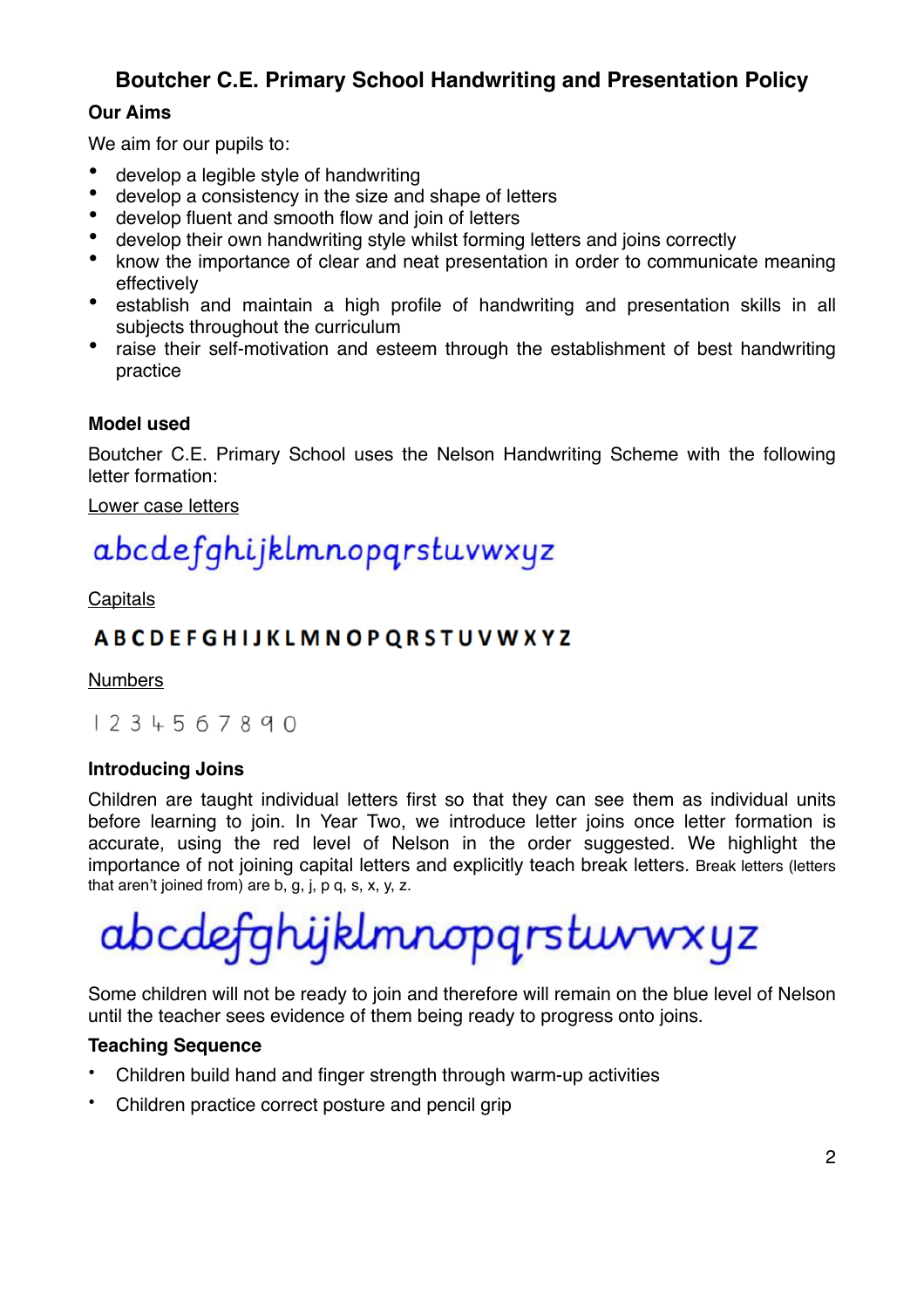- Teachers introduce a letter or join and pupils watch letter formation and then copy and trace the letters, starting at the correct point.
- Animations are accompanied by phonic letter sounds and audio patter in the lower levels.
- Teachers reinforce correct movements of letter formations and joins with animated demonstrations.
- Worksheets are used as a follow-up to the whole class activities, enabling children to practice the letter formation and/or join

In Reception, working alongside the Little Wandle Letters and Sounds phonics scheme, a formation phrase is used to help children form the grapheme being taught. An example can be found below.

| <b>Grapheme and mnemonic</b> | <b>Picture card</b> | <b>Pronunciation phrase</b>                                                 | <b>Formation phrase</b>                             |
|------------------------------|---------------------|-----------------------------------------------------------------------------|-----------------------------------------------------|
| --                           | jellyfish           | Pucker your lips and show<br>your teeth use your tongue<br>as you say j j j | All the way down the<br>jellyfish. Dot on its head. |

In Key Stage Two, keep-up sessions are provided for children who need further support with specific number and letter formation or joins.

### **Techniques for teaching letter formation**

- Model good handwriting at all times
- Demonstrate
- Talk through the process
- Encourage children to verbalise the process
- Children form letters in the air
- Finger trace over tactile letters
- Write over dotted letters
- Write in sand with finger or stick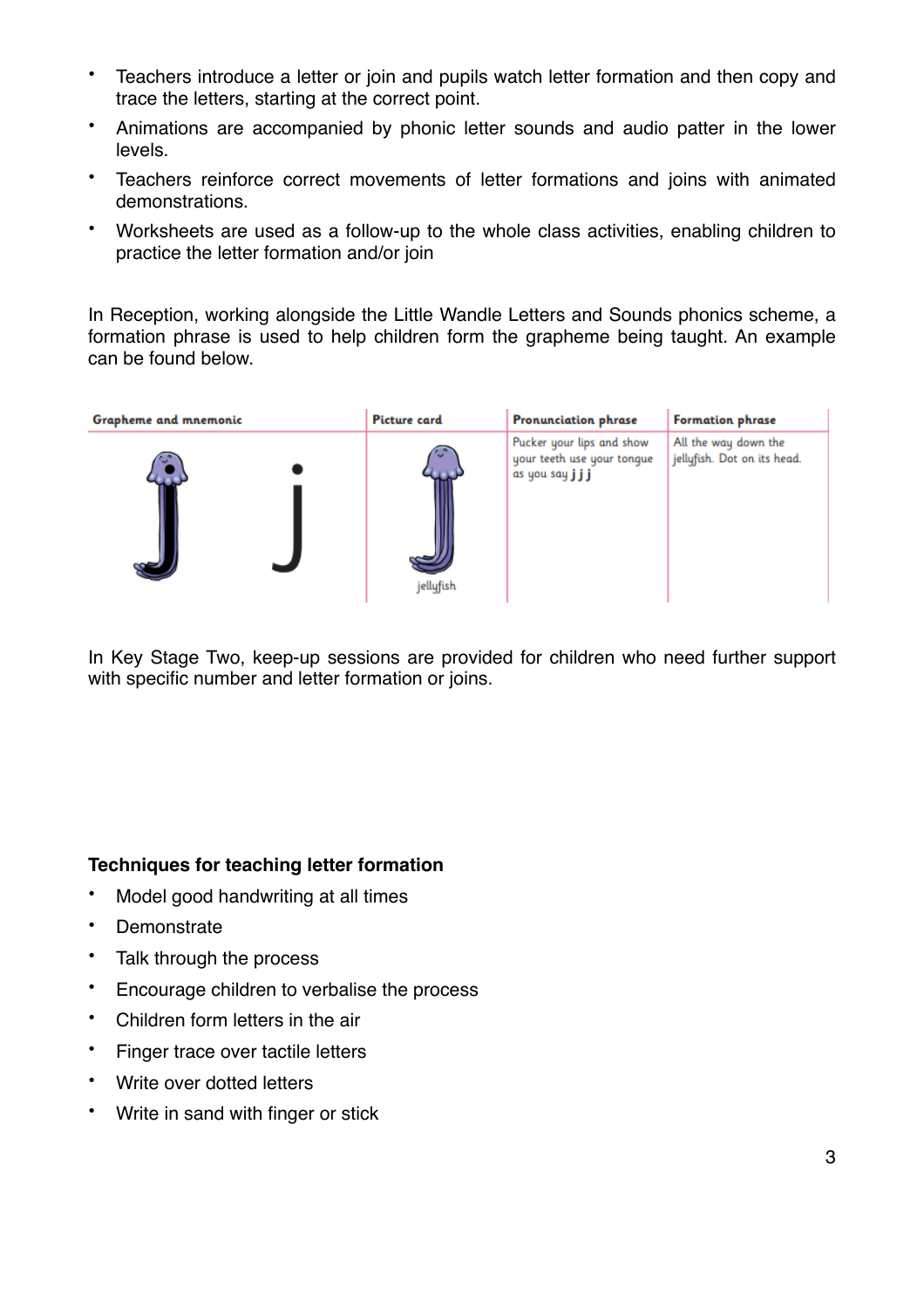- Write with chalk on chalkboard
- Finger trace the outline of letters on the back of the person in front of you

### **Getting ready to write**

- Chair and table should be at a comfortable height
- The table should support the forearm so that it rests lightly on the surface and is parallel to the floor
- Encourage children to sit up straight and not slouch
- Tables should be free of clutter
- Rooms should be well lit

### **Pencil grip**

- In Key Stage One, children write with a pencil, which should be reasonably sharp
- Pens are introduced in Key Stage Two
- The tripod grid is the most efficient way of holding the pencil or pen



### *For right handers*

- Hold lightly between the thumb and forefinger about 3cm away from the point
- The paper should be placed to the right and tilted slightly to the left
- Use the left hand to steady the paper

### *For left handers*

- Hold lightly between thumb and forefinger resting on the first knuckle of the middle finger
- Hold about 3cm from the tip
- The hand should be kept below the writing line